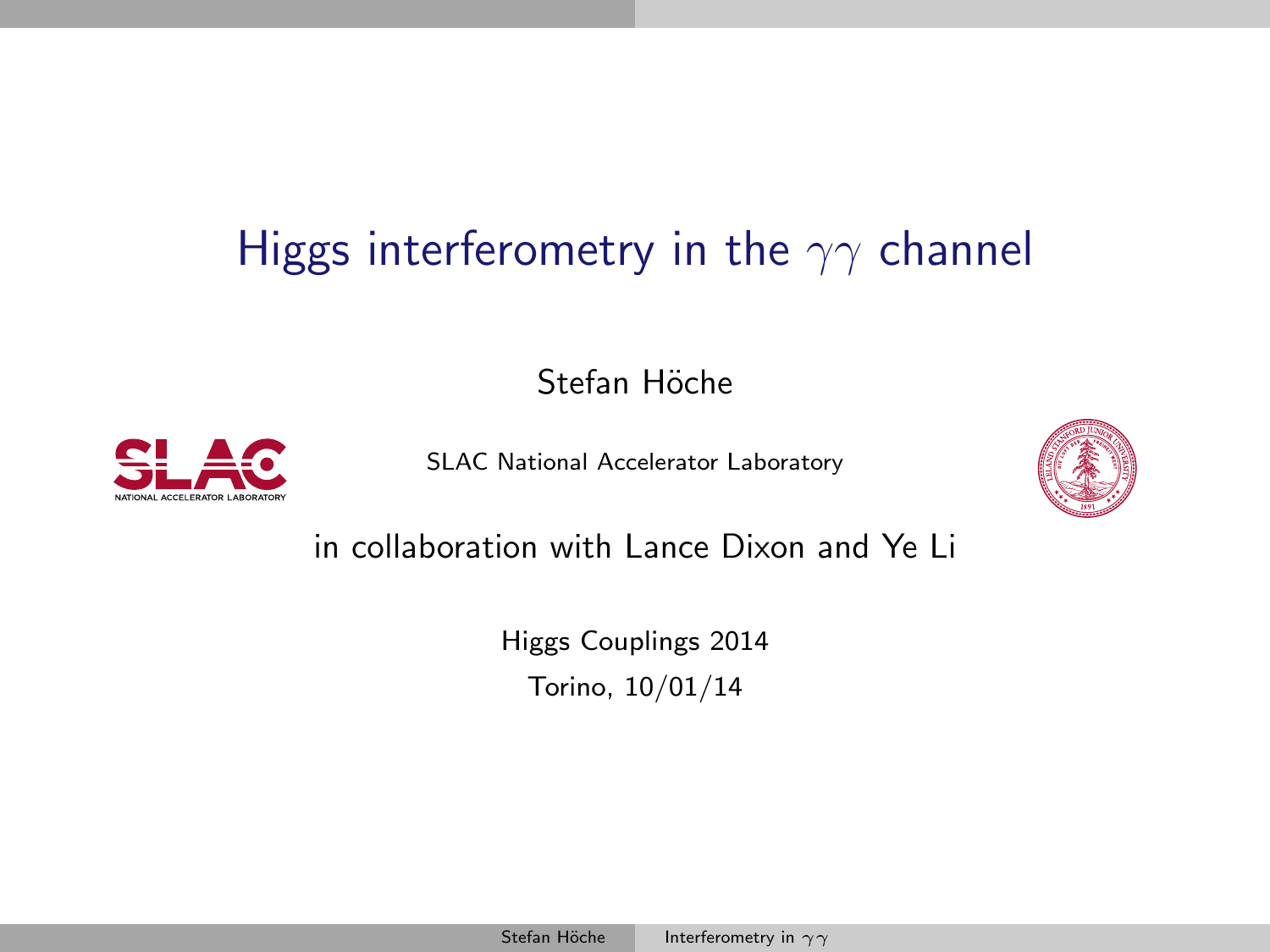## Introduction

- $\triangleright$  Using interference effects in  $gg \rightarrow \gamma\gamma$ , LHC may bound Higgs width much better than in direct measurement [Dixon,Li] [arXiv:1305.3854](http://inspirebeta.net/search?action_search=Search&p=1305.3854)
- $\triangleright$  Maybe possible to get close to SM value of 4 MeV
- $\triangleright$  Similar idea can be used for  $gg \rightarrow ZZ/WW$  in off-shell region [Caola, Melnikov] [arXiv:1307.4935,](http://inspirebeta.net/search?action_search=Search&p=1307.4935) [Campbell, Ellis, Williams] [arXiv:1311.3589](http://inspirebeta.net/search?action_search=Search&p=1311.3589)  $($   $\geq$  talk by C. Williams)
- $\triangleright$  gg  $\rightarrow \gamma\gamma$  more direct, as it operates in neighborhood of resonance
- $\triangleright$  gg  $\rightarrow$  ZZ/WW method could be invalidated by e.g. form factors [Englert,Spannowsky] [arXiv:1405.0285](http://inspirebeta.net/search?action_search=Search&p=1405.0285)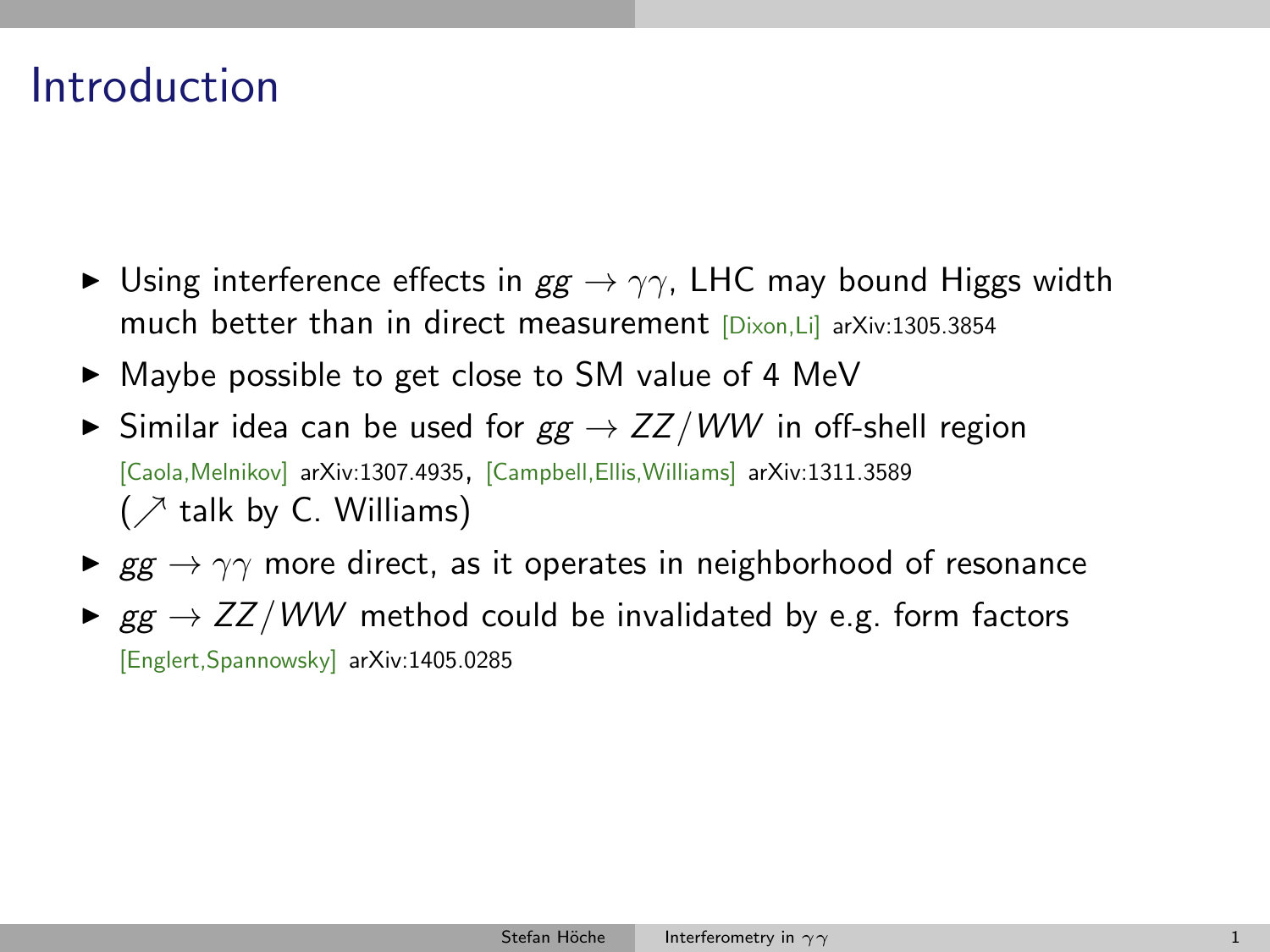## Interference between Higgs production and continuum

[Dixon,Siu] [hep-ph/0302233](http://inspirebeta.net/search?action_search=Search&p=hep-ph/0302233)

 $\blacktriangleright$  Full amplitude

$$
\mathcal{A}_{gg \to \gamma\gamma} = \frac{-\mathcal{A}_{gg \to H}\mathcal{A}_{H \to \gamma\gamma}}{\hat{s} - m_H^2 + i m_H \Gamma_H} + \mathcal{A}_{\text{cont}}
$$

 $\triangleright$  Change in cross section from interference

$$
\delta \hat{\sigma}_{gg \to H \to \gamma \gamma} = -2(\hat{s} - m_H^2) \frac{\text{Re}\left(A_{gg \to H} A_{H \to \gamma \gamma} A_{\text{cont}}^* \right)}{(\hat{s} - m_H^2)^2 + m_H^2 \Gamma_H^2}
$$

$$
-2m_H \Gamma_H \frac{\text{Im}\left(A_{gg \to H} A_{H \to \gamma \gamma} A_{\text{cont}}^* \right)}{(\hat{s} - m_H^2)^2 + m_H^2 \Gamma_H^2}
$$

$$
= \begin{bmatrix} {^g \overline{\sigma} \sigma} \\ {^g \overline{\sigma} \sigma} \\ {^g \overline{\sigma} \sigma} \end{bmatrix} + \mathbf{e}_{\hat{\sigma}, \hat{\sigma}, \gamma}^{N^{\gamma^{\gamma^{\prime}}} + \mathbf{e}_{\hat{\sigma}} \frac{\text{diag}}{\text{diag}} \mathbf{e}_{\hat{\sigma}, \hat{\sigma}, \hat{\sigma}}^{N^{\gamma^{\prime}}} + \cdots \begin{bmatrix} \overline{\sigma} \\ {^g \overline{\sigma} \sigma} \\ {^g \overline{\sigma} \sigma} \\ {^g \overline{\sigma} \sigma} \end{bmatrix} + \mathbf{e}_{\hat{\sigma}, \hat{\sigma}, \hat{\sigma}, \hat{\sigma}}^{N^{\gamma^{\prime}}} + \cdots \begin{bmatrix} \overline{\sigma} \\ {^g \overline{\sigma} \sigma} \\ {^g \overline{\sigma} \sigma} \\ {^g \overline{\sigma} \sigma} \end{bmatrix} + \mathbf{e}_{\hat{\sigma}, \hat{\sigma}, \hat{\sigma}, \hat{\sigma}}^{N^{\gamma^{\prime}}} + \cdots \begin{bmatrix} \overline{\sigma} \\ {^g \overline{\sigma} \sigma} \\ {^g \overline{\sigma} \sigma} \\ {^g \overline{\sigma} \sigma} \end{bmatrix}.
$$

- $\triangleright$  Real part of interference asymmetric around peak
- $\blacktriangleright$  Imaginary part symmetric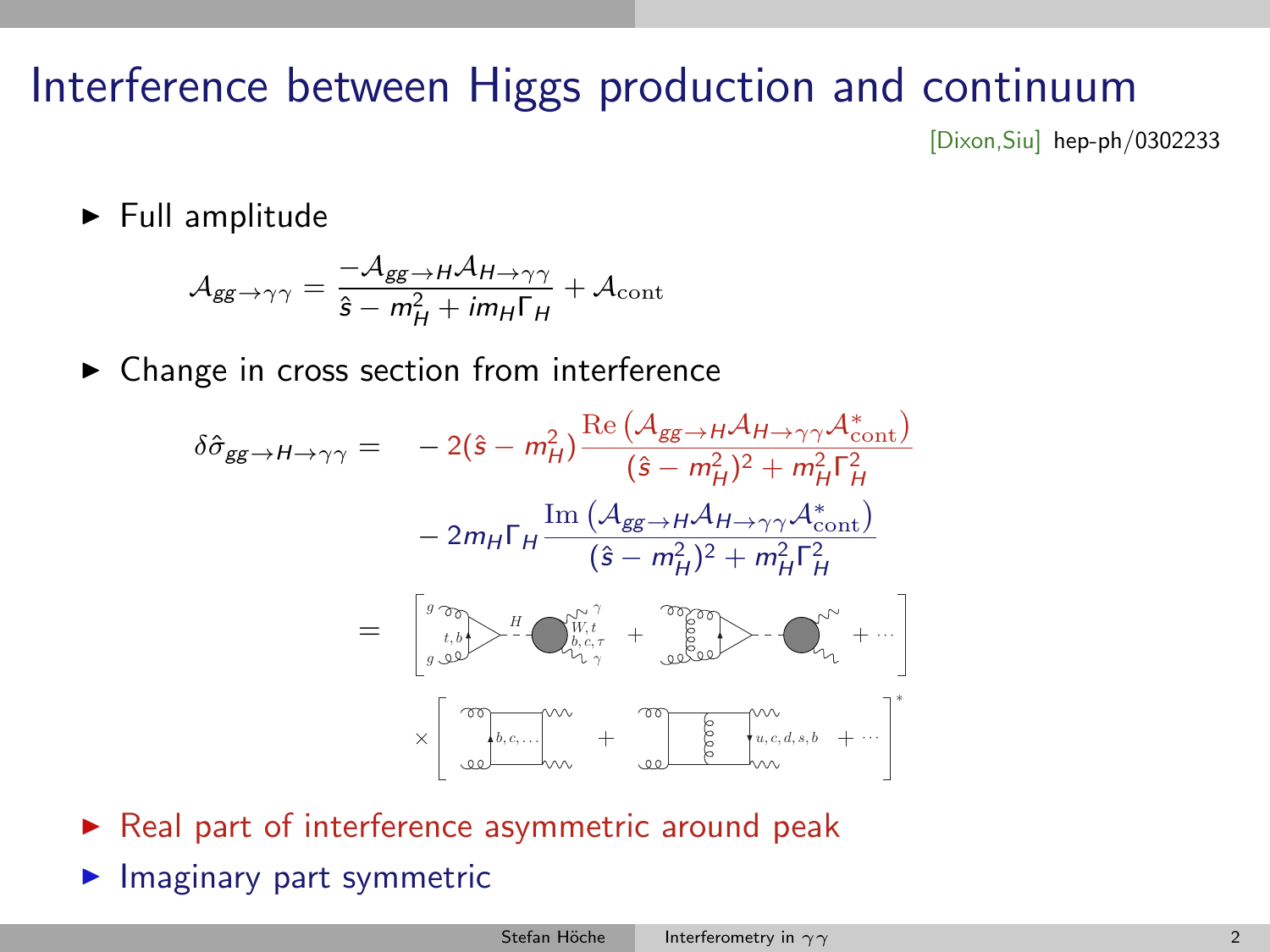### Parametrizing new physics effects

 $\triangleright$  Effective coupling of Higgs to gluons & photons

$$
\mathcal{L} = -\left[\frac{\alpha_s}{8\pi}c_g b_g G_{\mu\nu}^a G_{a}^{\mu\nu} + \frac{\alpha}{8\pi}c_\gamma b_\gamma F_{\mu\nu}F^{\mu\nu}\right] \frac{h}{v} \qquad b_g = \frac{2}{3}, \ b_\gamma = \frac{47}{9} \text{ at LO}
$$
  

$$
c_{g/\gamma} - \text{new physics correction factors}
$$

 $\blacktriangleright$  In Narrow width approximation

$$
\mathrm{d}\sigma_{gg \to H \to \gamma\gamma} = \frac{\mathrm{d}\hat{s} \left| \mathcal{A}_{gg \to H} \mathcal{A}_{H \to \gamma\gamma} \right|^2}{(\hat{s} - m_H^2)^2 + m_H^2 \Gamma_H^2} \propto \frac{c_g^2 c_\gamma^2}{\Gamma_H}
$$

- $\triangleright$  Non-interference measurements invariant under scaling  $c_{\textit{g}/\gamma} \rightarrow \xi c_{\textit{g}/\gamma}$  as  $\Gamma_H \rightarrow \xi^4 \Gamma_H$
- $\blacktriangleright$  Interference breaks degeneracy
- $\triangleright$  Allows to bound or even measure Higgs width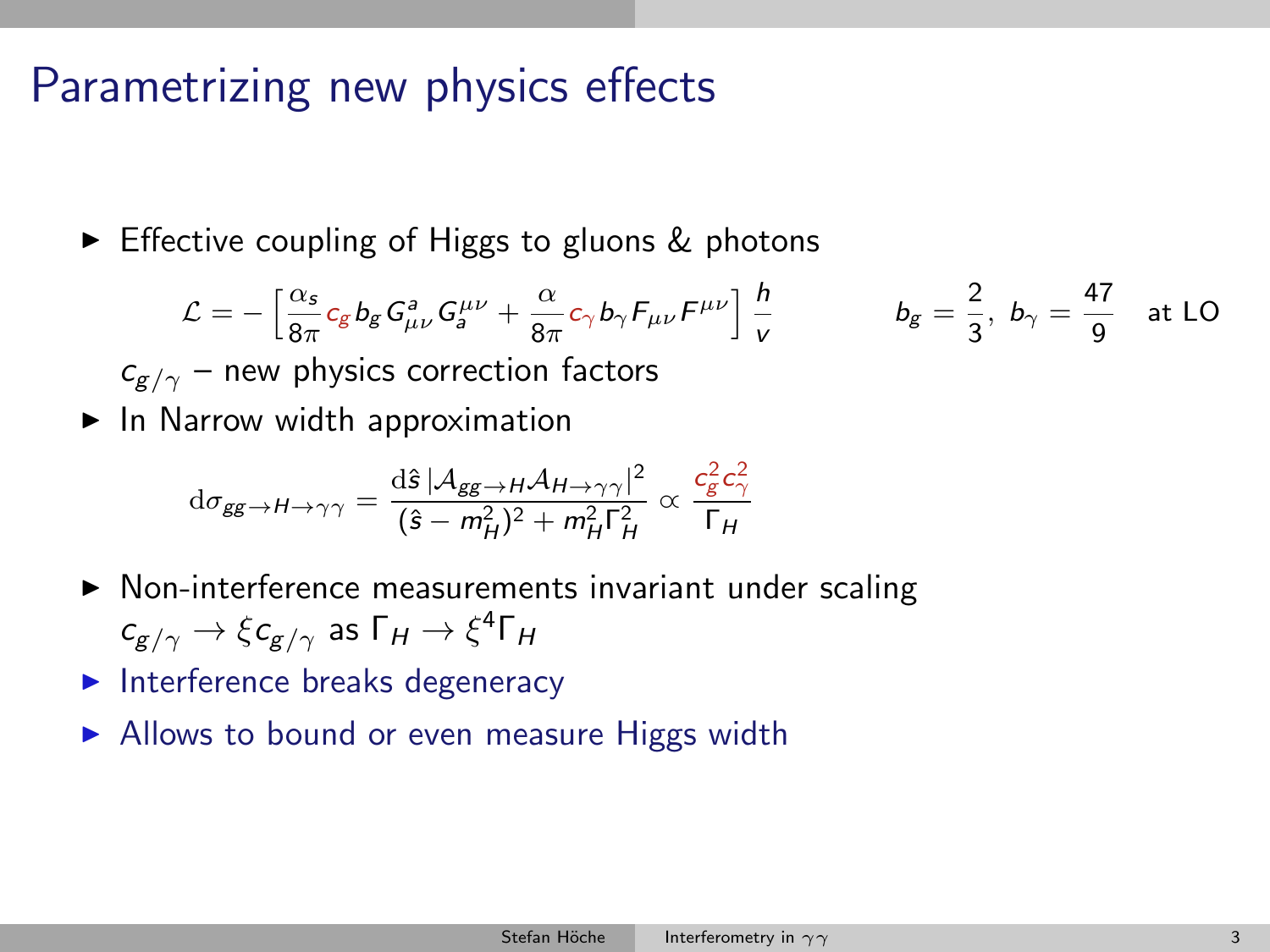#### Mass shift from real part

[Martin] [arXiv:1208.1533,](http://inspirebeta.net/search?action_search=Search&p=1208.1533) [arXiv:1303.3342](http://inspirebeta.net/search?action_search=Search&p=1303.3342) [deFlorian et al.] [arXiv:1303.1397](http://inspirebeta.net/search?action_search=Search&p=1303.1397)

► Smear lineshape with Gaussian of width 1.7 GeV ( $\sim$  detector resolution)



► Re-fitting to Gaussian of mass  $M + \delta M$  gives  $\delta M \sim 100$  MeV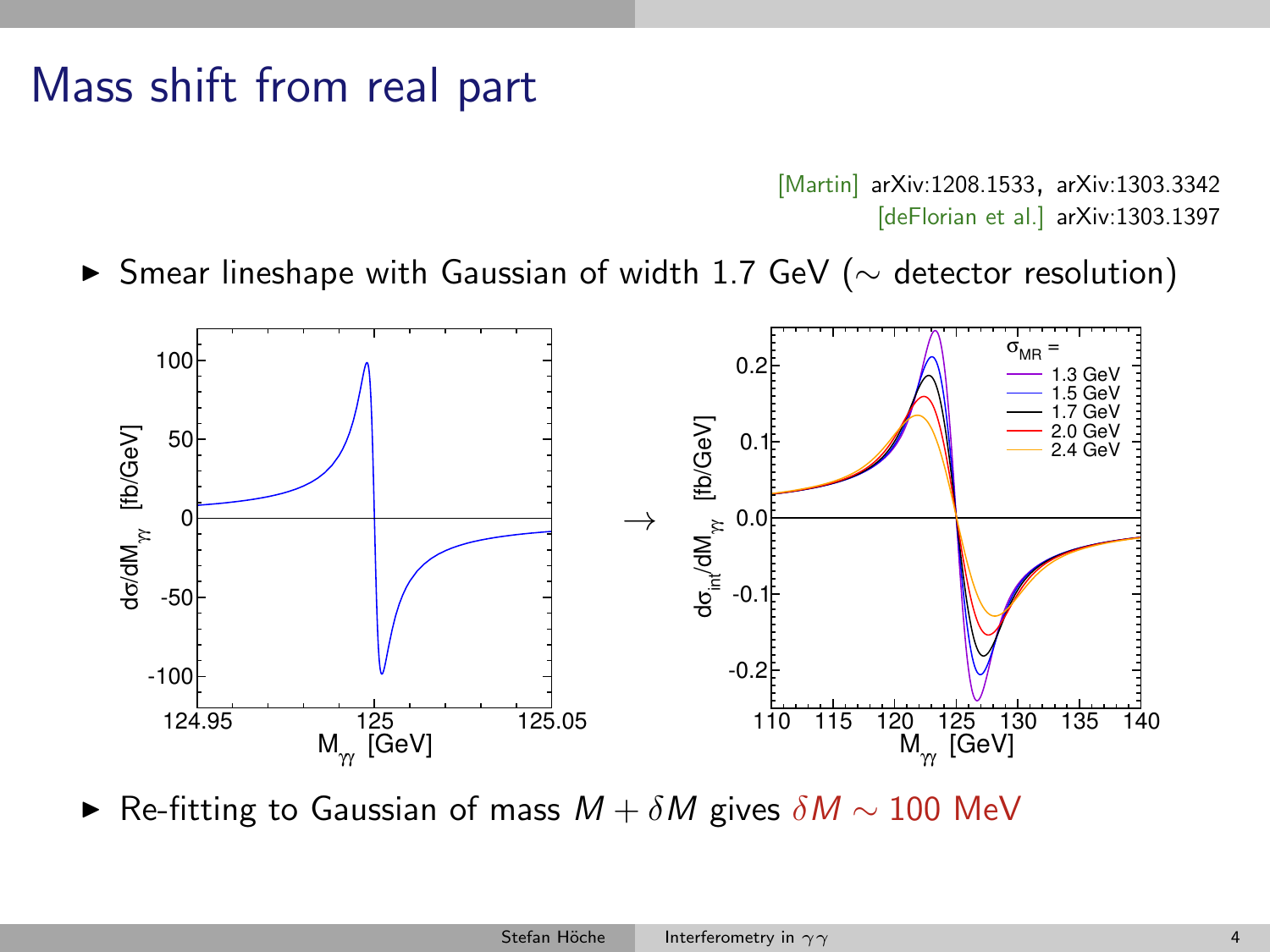## Contributions to mass shift at NLO

[Dixon,Li] [arXiv:1305.3854](http://inspirebeta.net/search?action_search=Search&p=1305.3854)

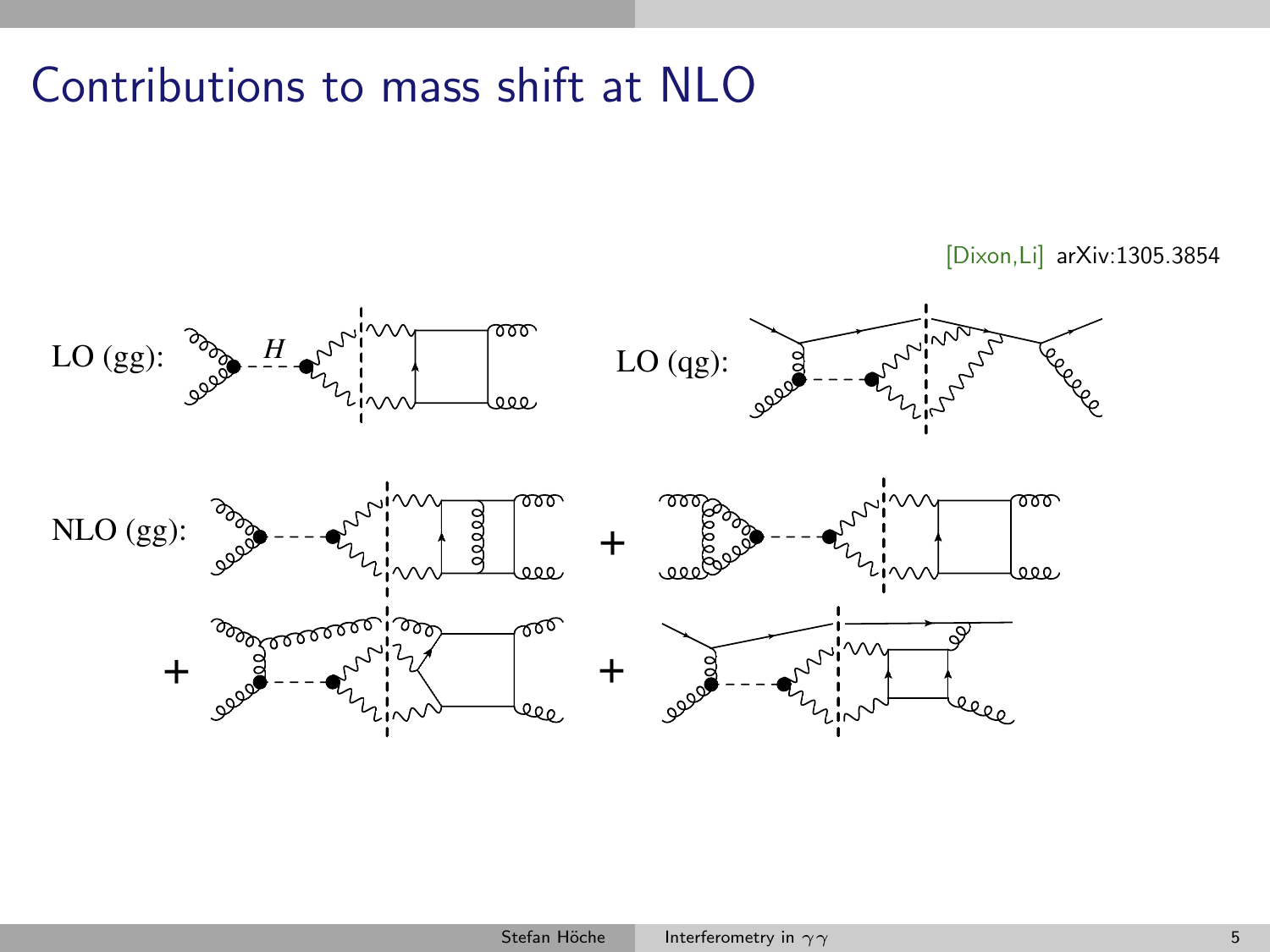### Mass shift at NLO

[Dixon,Li] [arXiv:1305.3854](http://inspirebeta.net/search?action_search=Search&p=1305.3854)

- ► Large K-factor of Higgs production, smaller K-factor in background  $\rightarrow$  relative size of interference reduced compared to LO
- $\triangleright$  Additional contribution from interference with tree-level diagrams further reduces mass shift [deFlorian et al.] [arXiv:1303.1397](http://inspirebeta.net/search?action_search=Search&p=1303.1397)

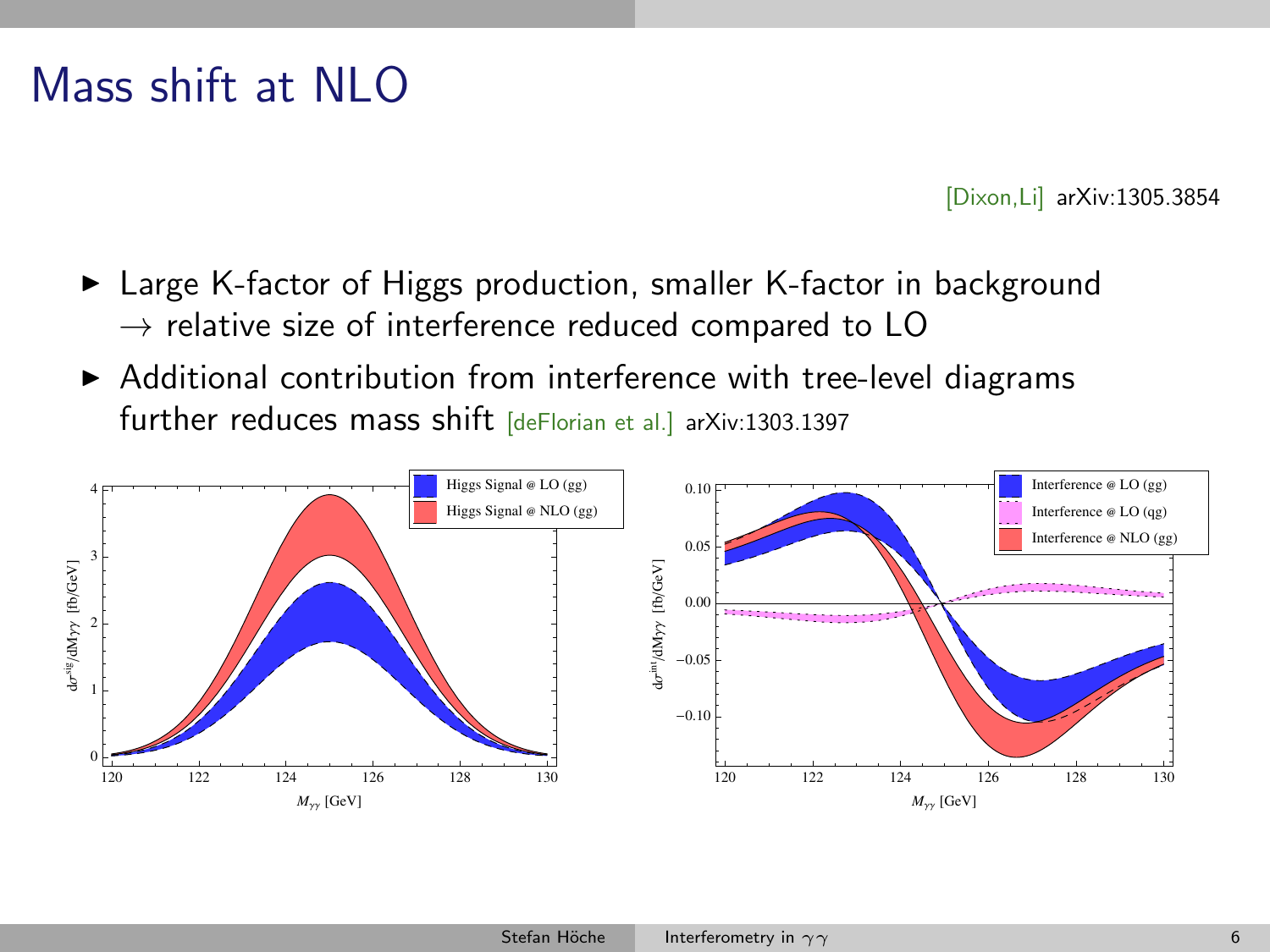## Mass shift at NLO

[Dixon,Li] [arXiv:1305.3854](http://inspirebeta.net/search?action_search=Search&p=1305.3854)

 $\blacktriangleright$  Mass shift vs jet veto  $p_T$  - mostly insensitive

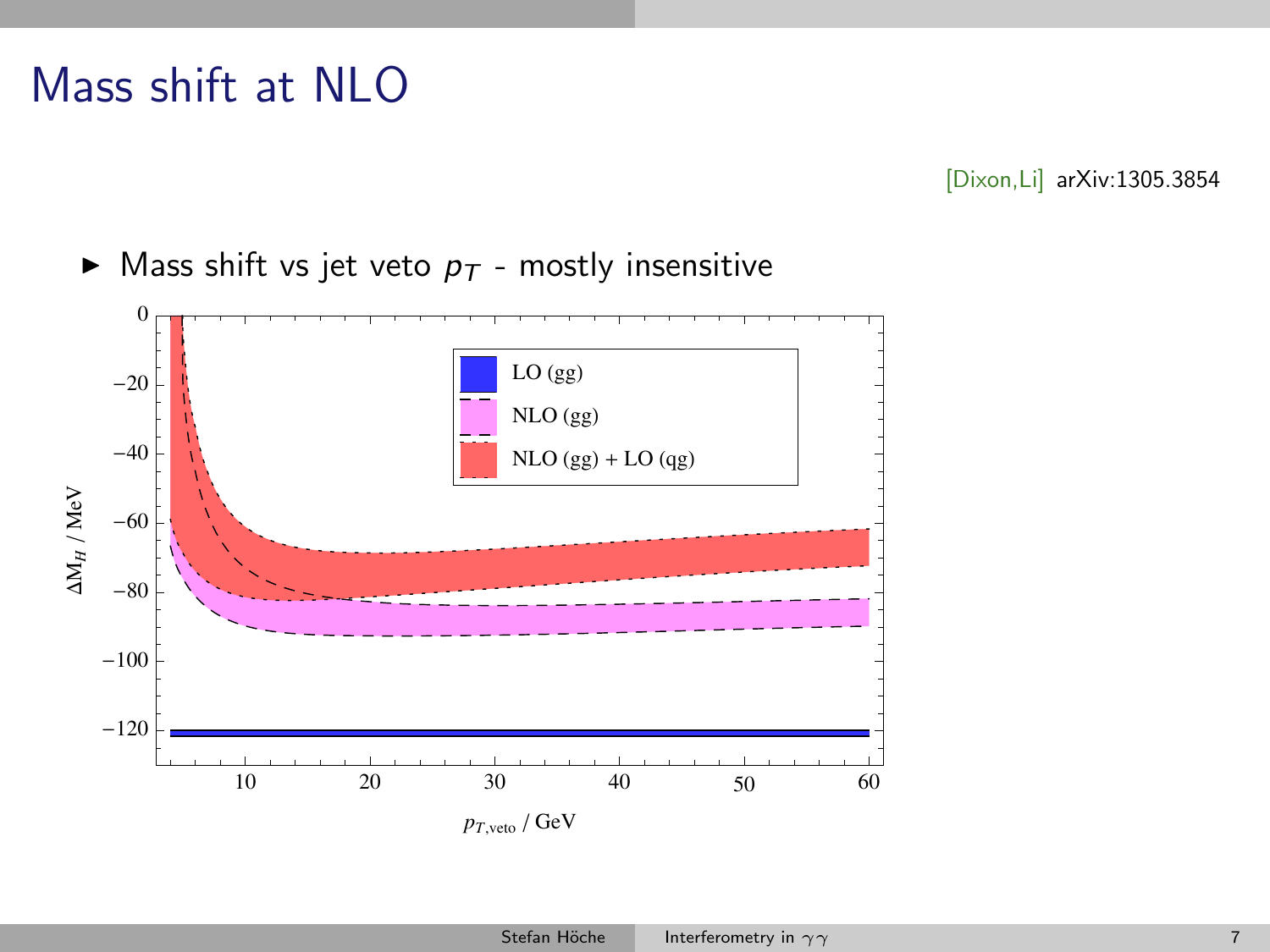#### Control masses

Possible control masses

- 1.  $h \rightarrow ZZ \rightarrow 4l$
- 2.  $h \rightarrow \gamma \gamma$  itself [Dixon,Li] [arXiv:1305.3854](http://inspirebeta.net/search?action_search=Search&p=1305.3854)
- 3. VBF-enriched  $h \rightarrow \gamma \gamma$  [Dixon, Li, SH] [in progress](http://inspirebeta.net/search?action_search=Search&p=)

- $\triangleright$  Theoretically ideal reference mass for measuring mass shift  $\rightarrow$  ZZ channel, as  $\delta m_{ZZ} \ll \delta m_{\gamma\gamma}$  [Kauer, Passarino] [arXiv:1206.4803](http://inspirebeta.net/search?action_search=Search&p=1206.4803)
- $\triangleright$  But experiments differ significantly

$$
m_{\gamma\gamma} - m_{ZZ} = \left\{ \begin{array}{cc} +1.5 \pm 0.7 \text{ GeV} & \text{ATLAS} \\ -0.9 \pm 0.6 \text{ GeV} & \text{CMS} \end{array} \right.
$$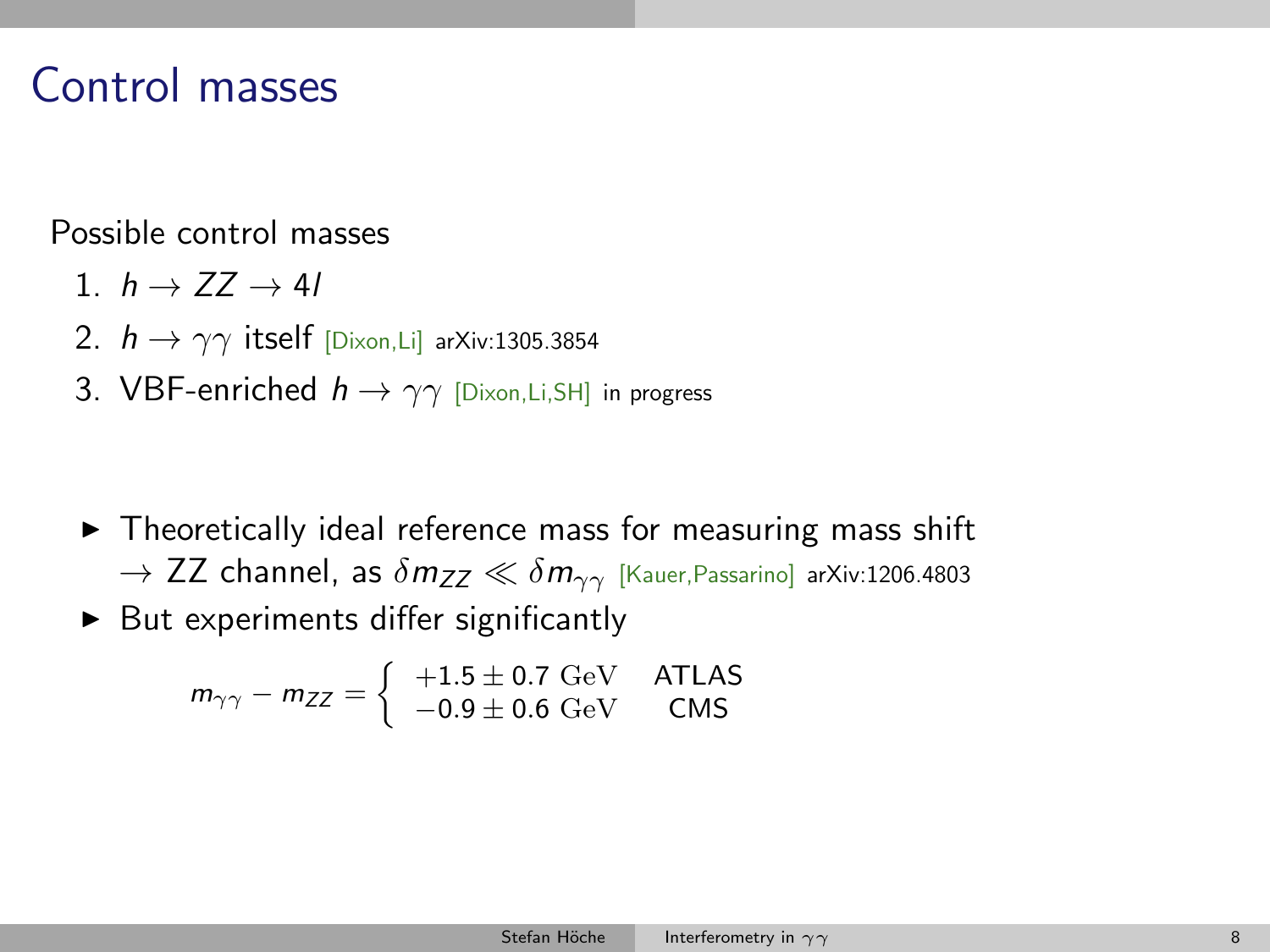#### Control mass from  $h \to \gamma\gamma$

[Dixon,Li] [arXiv:1305.3854,](http://inspirebeta.net/search?action_search=Search&p=1305.3854) [Martin] [arXiv:1303.3342](http://inspirebeta.net/search?action_search=Search&p=1303.3342)

- $\triangleright$  Cancellation between qg and gg cannels leaves strong dependence on  $p_{\tau h}$
- $\triangleright$  Points towards a possible measurement of shift in  $\gamma\gamma$  channel alone by using sample with  $p_{T,h} \ge 40$  GeV as "control" region
- Experimental uncertainties ( $\gamma$  energy scale) would largely cancel

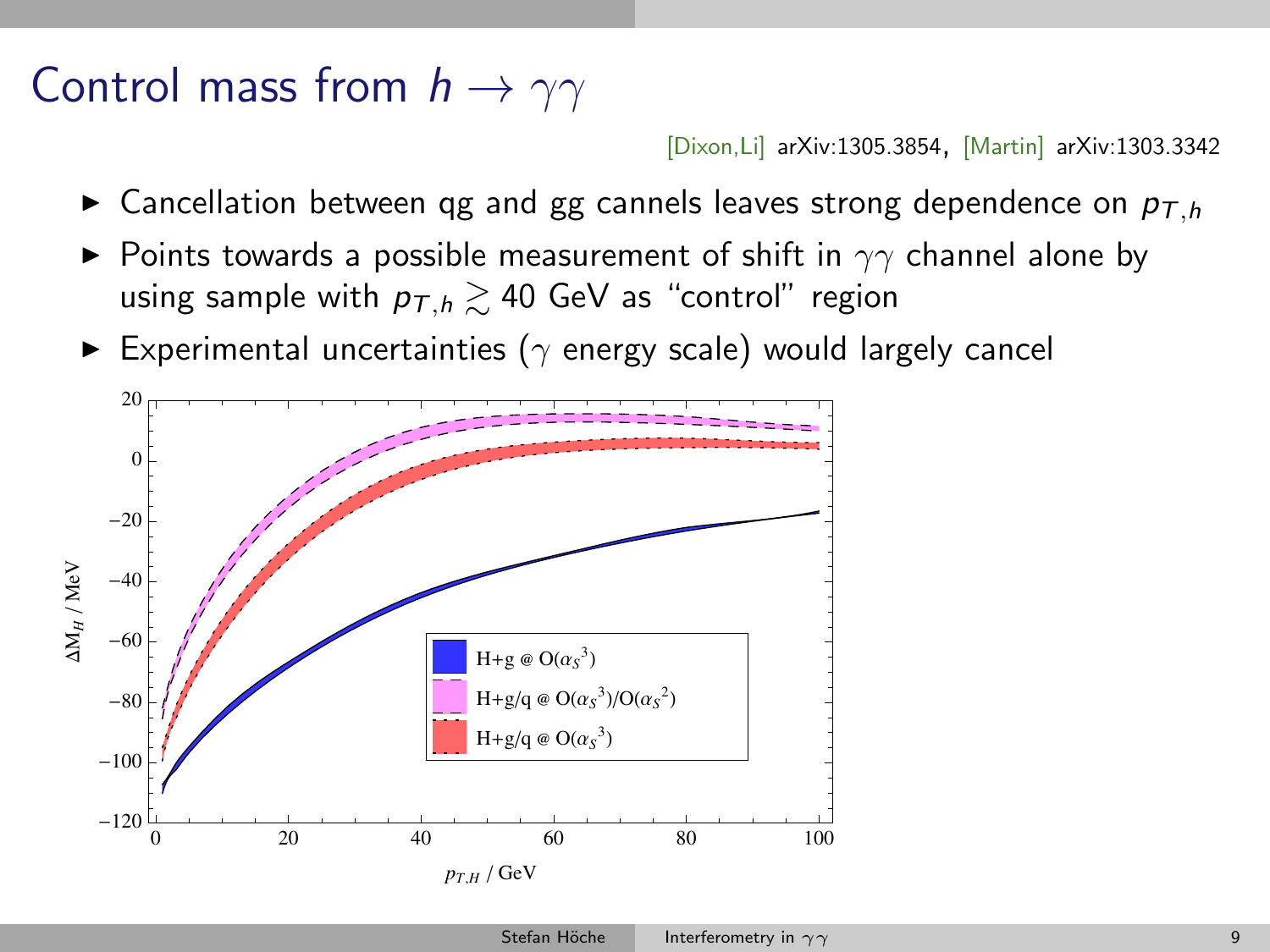### Control mass from VBF

[Dixon,Fidanza,deFlorian,Ita,Li,Mazzitelli,SH] [in progress](http://inspirebeta.net/search?action_search=Search&p=14mm.nnnn)

- $\triangleright$  VBF more robust theoretically than high- $p_{\tau,h}$  region in  $pp \rightarrow \gamma\gamma$  $\rightarrow$  good possible control sample for mass measurement
- $\triangleright$  Mass shift from interference with  $pp \rightarrow \gamma \gamma + 2$  jets
- About 1/3 the effect of  $pp \rightarrow \gamma \gamma$ , so 2/3 of effect remains





 $p_{\overline{I},\gamma} > 20$  GeV,  $|\eta_{\gamma}| < 2.5$ 

 $p_{T,j} > 20$  GeV  $m_{ii} > 800$  GeV,  $|\Delta \eta_{ii}| > 4$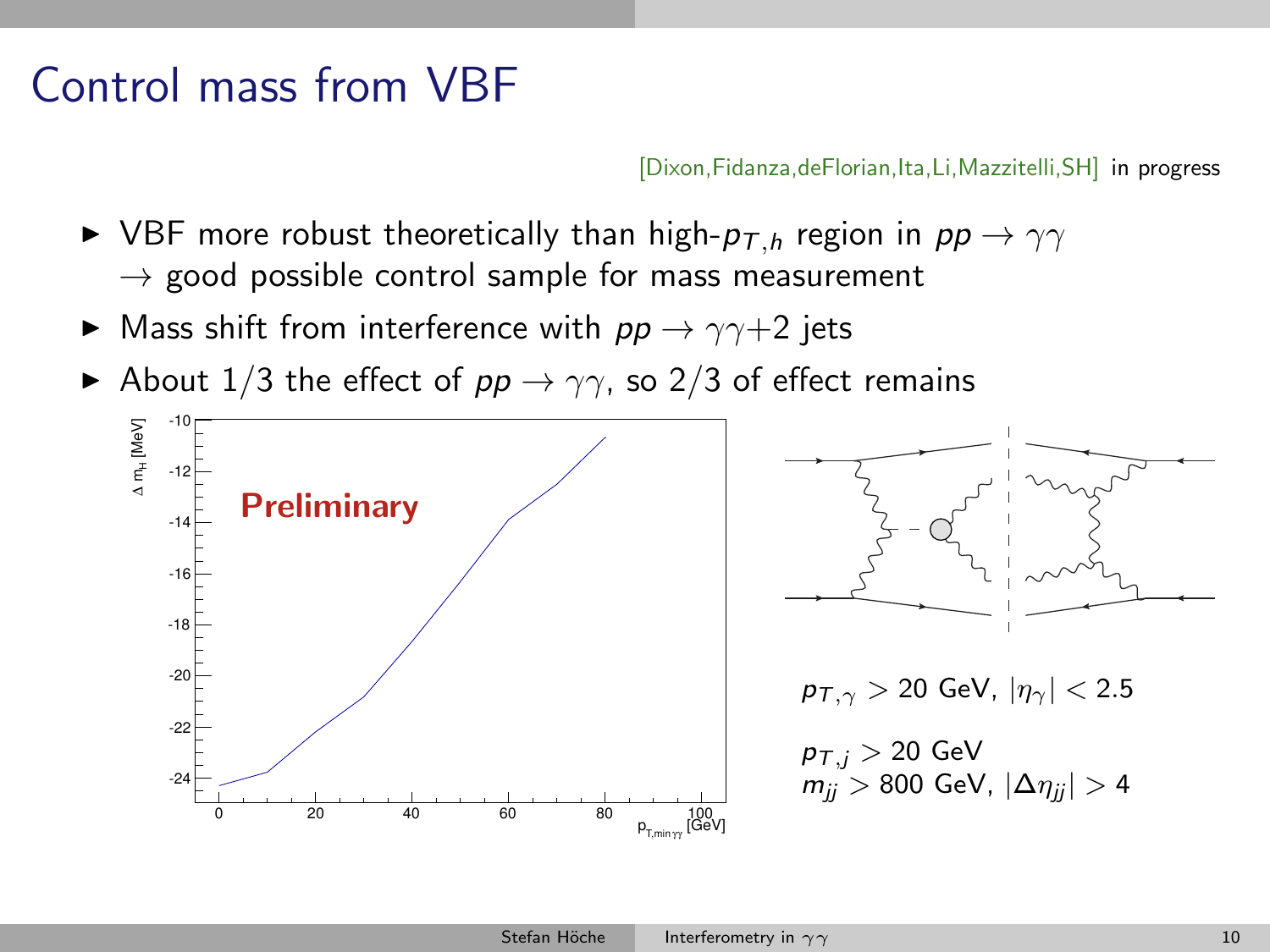#### Mass shift versus width

[Dixon,Li] [arXiv:1305.3854](http://inspirebeta.net/search?action_search=Search&p=1305.3854)

Assuming constant event yield,  $c_{g\gamma} = c_g c_\gamma$  determined by



 $\Gamma_H/\Gamma_H^{\text{SM}}$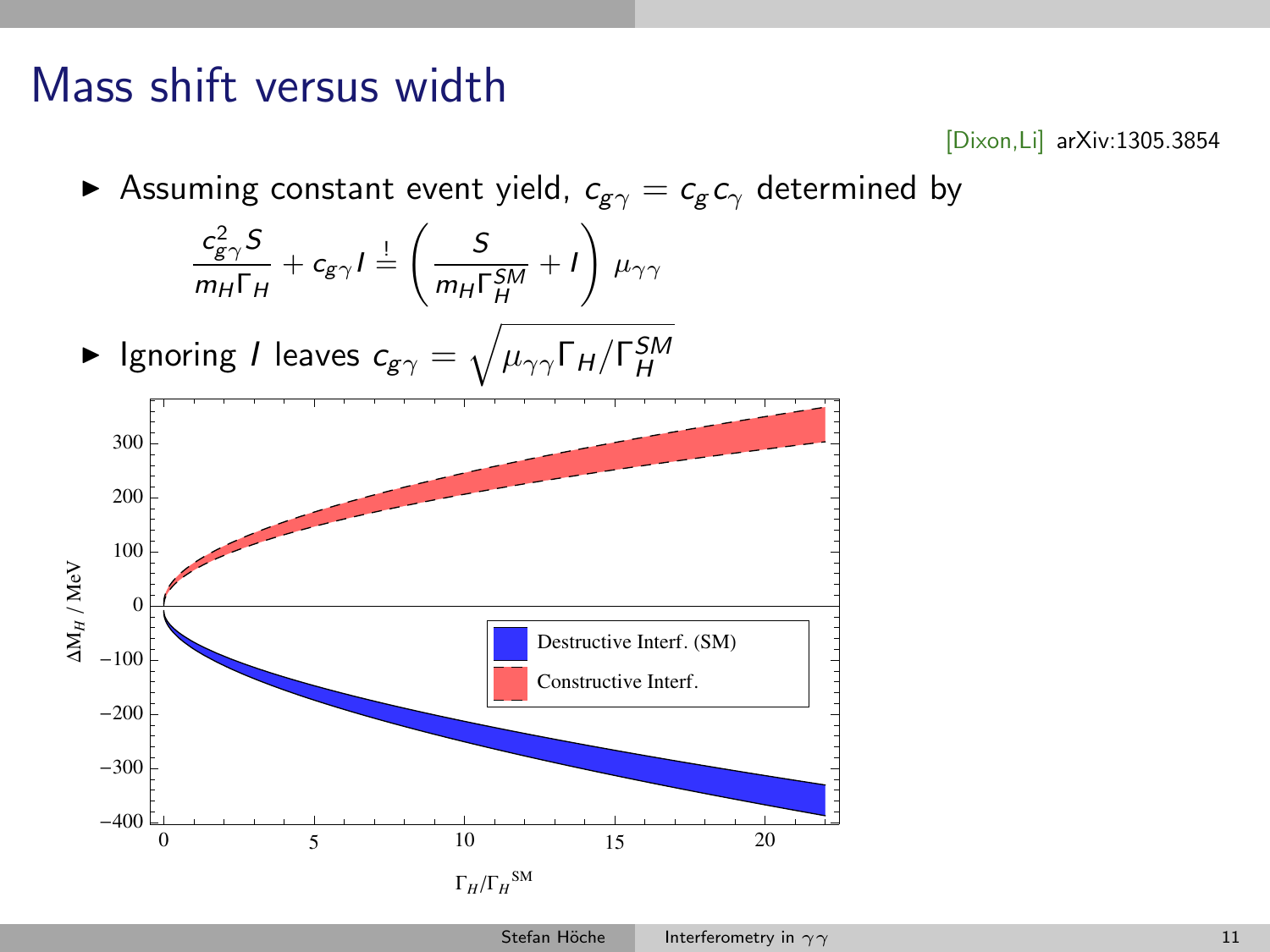#### What if "the boson" was spin 2?

- ► Rejection of spin 2 hypothesis relies on cos  $\theta^*$  distribution [Maltoni et al.] [arXiv:1306.6464,](http://inspirebeta.net/search?action_search=Search&p=1306.6464) [Boer et al.] [arXiv:1304.2654](http://inspirebeta.net/search?action_search=Search&p=1304.2654)
- If  $\triangleright$  Without interference  $\begin{cases} 1 & \text{for spin } 0 \\ 1 + 6\cos^2 \theta^* + \cos^4 \theta^* & \text{for } 2^+ \end{cases}$  $1 + 6\cos^2\theta^* + \cos^4\theta^*$  for  $2^+$



 $\blacktriangleright$  Interference from different helicity amplitudes:  $\mathcal{A}(+,+, \pm, \pm)$  (spin 0) vs  $\mathcal{A}(+,-,\pm, \mp)$  (spin  $2^+_m$ ) Assuming graviton-like couplings in spin-2 case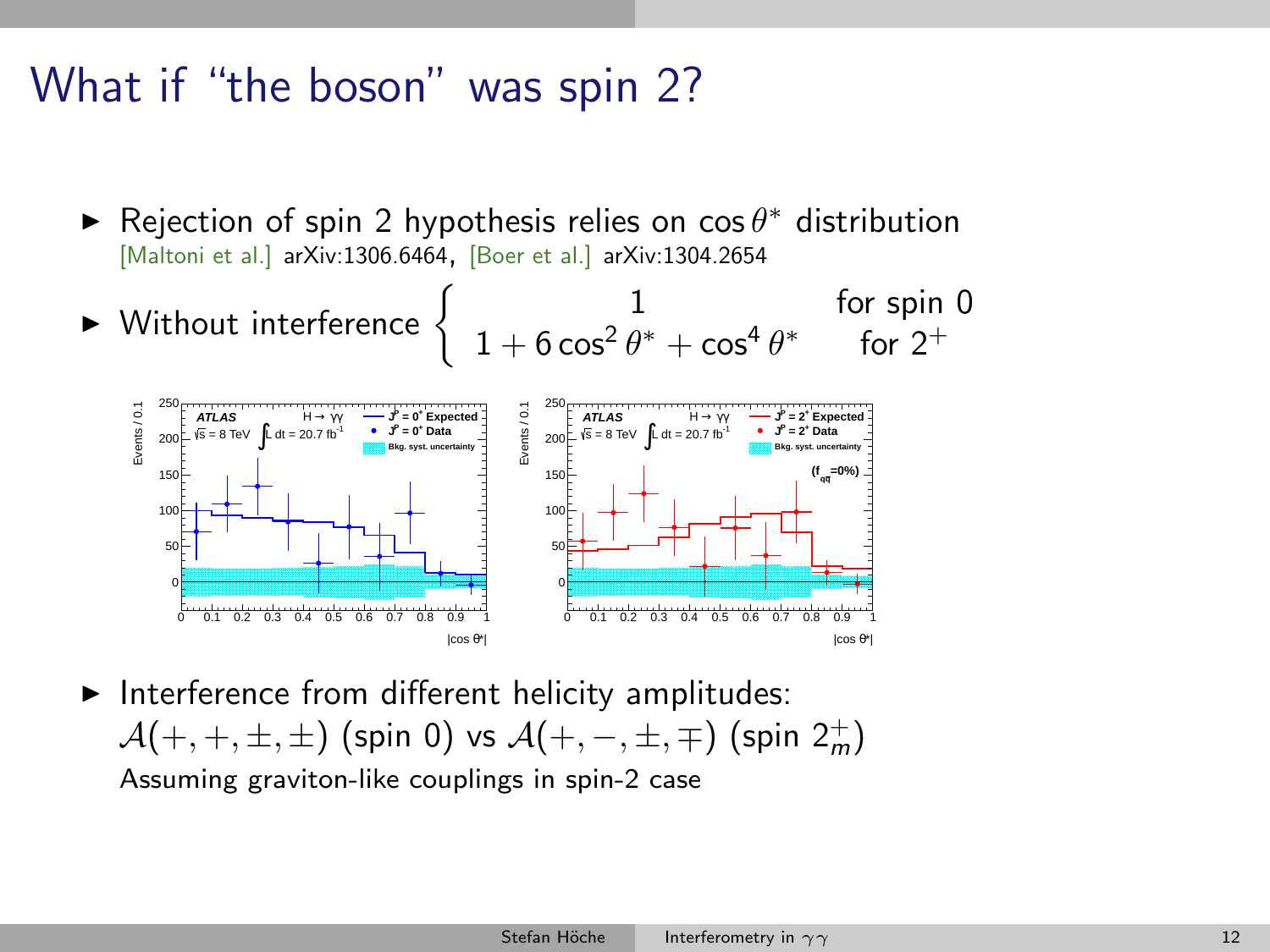### Signal vs interference in spin 2 case

[Dixon,Li,SH] [in progress](http://inspirebeta.net/search?action_search=Search&p=14mm.nnnn)

$$
\overline{|\mathcal{A}^{gg}|^2} = \left[ \frac{\hat{s}^4}{M_G^4} \frac{\kappa_g^2}{256} f_0^{gg}(c) + \frac{\hat{s}^2}{M_G^2} \pi \xi M_G \Gamma_G f_i^{gg}(c) \right] \frac{1}{(\hat{s} - M_G^2)^2 + M_G^2 \Gamma_G^2} + \frac{\hat{s}^2}{M_G^2} \xi f_i^{gg}(c) \frac{\hat{s} - M_G^2}{(\hat{s} - M_G^2)^2 + M_G^2 \Gamma_G^2}
$$

where  $c = \cos \theta^*$  and  $\xi = \frac{11}{72} \kappa_{\mathcal{S}} \alpha \alpha_{\mathcal{S}}$ 

$$
\frac{f_0^{gg}(c) = 1 + 6c^2 + c^4}{f_i^{gg}(c) = 2\left[\left(1 + \frac{(1-c)^2}{4}\right)\ln\left(\frac{2}{1-c}\right) + \left(1 + \frac{(1+c)^2}{4}\right)\ln\left(\frac{2}{1+c}\right)\right] - 3 + c^2}
$$
\n
$$
f_{r}^{gg}(c) = \left(1 + \frac{(1-c)^2}{4}\right)\ln^2\left(\frac{2}{1-c}\right) - \frac{(1+c)(3-c)}{2}\ln\left(\frac{2}{1-c}\right)
$$
\n
$$
+ \left(1 + \frac{(1+c)^2}{4}\right)\ln^2\left(\frac{2}{1+c}\right) - \frac{(1-c)(3+c)}{2}\ln\left(\frac{2}{1+c}\right) + 1 + c^2
$$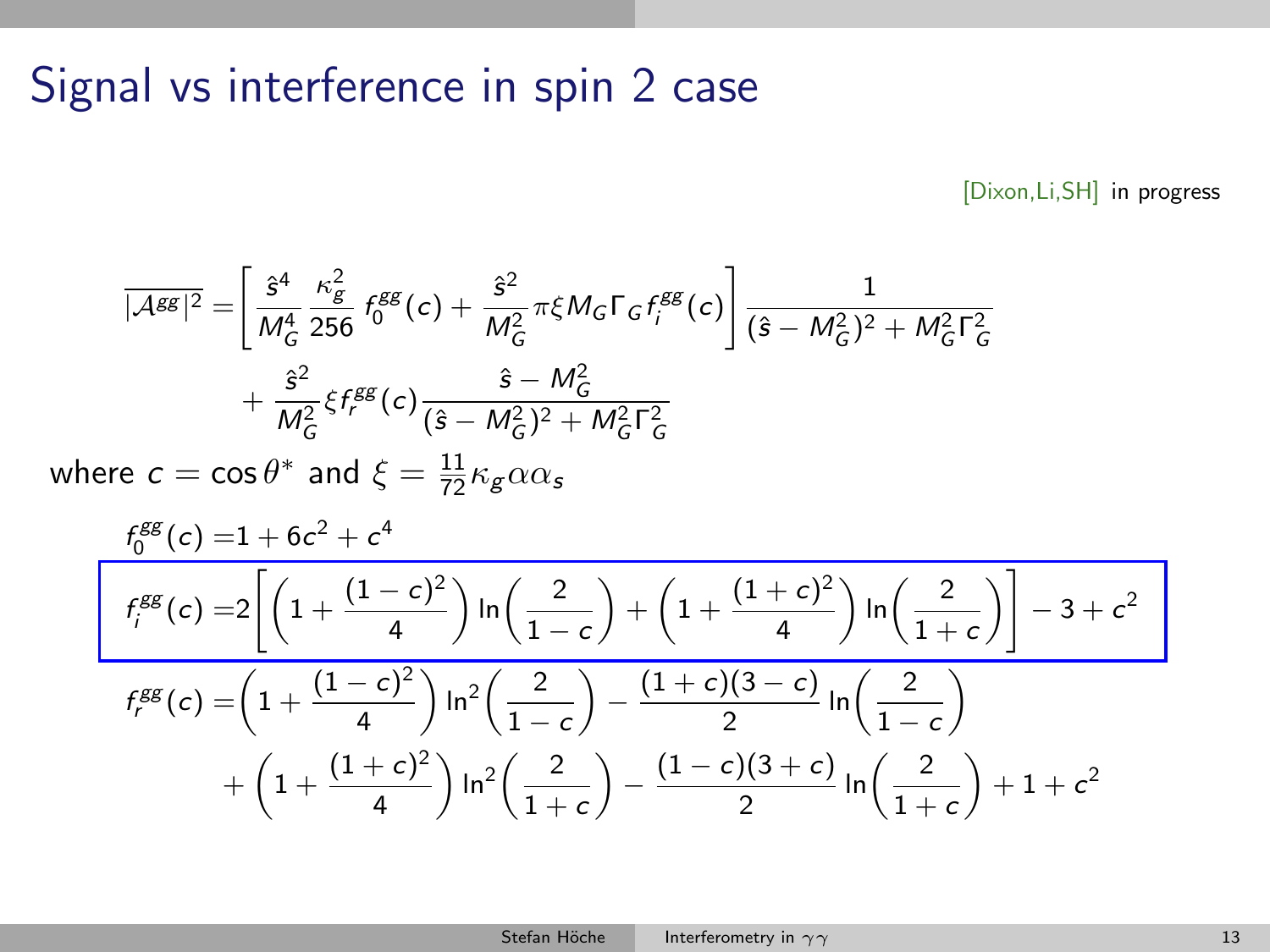## Line shapes and signal yields

 $\blacktriangleright$  Large constructive/destructive interference at large width

 $\triangleright$  Affects coupling measurement in spin 2 case

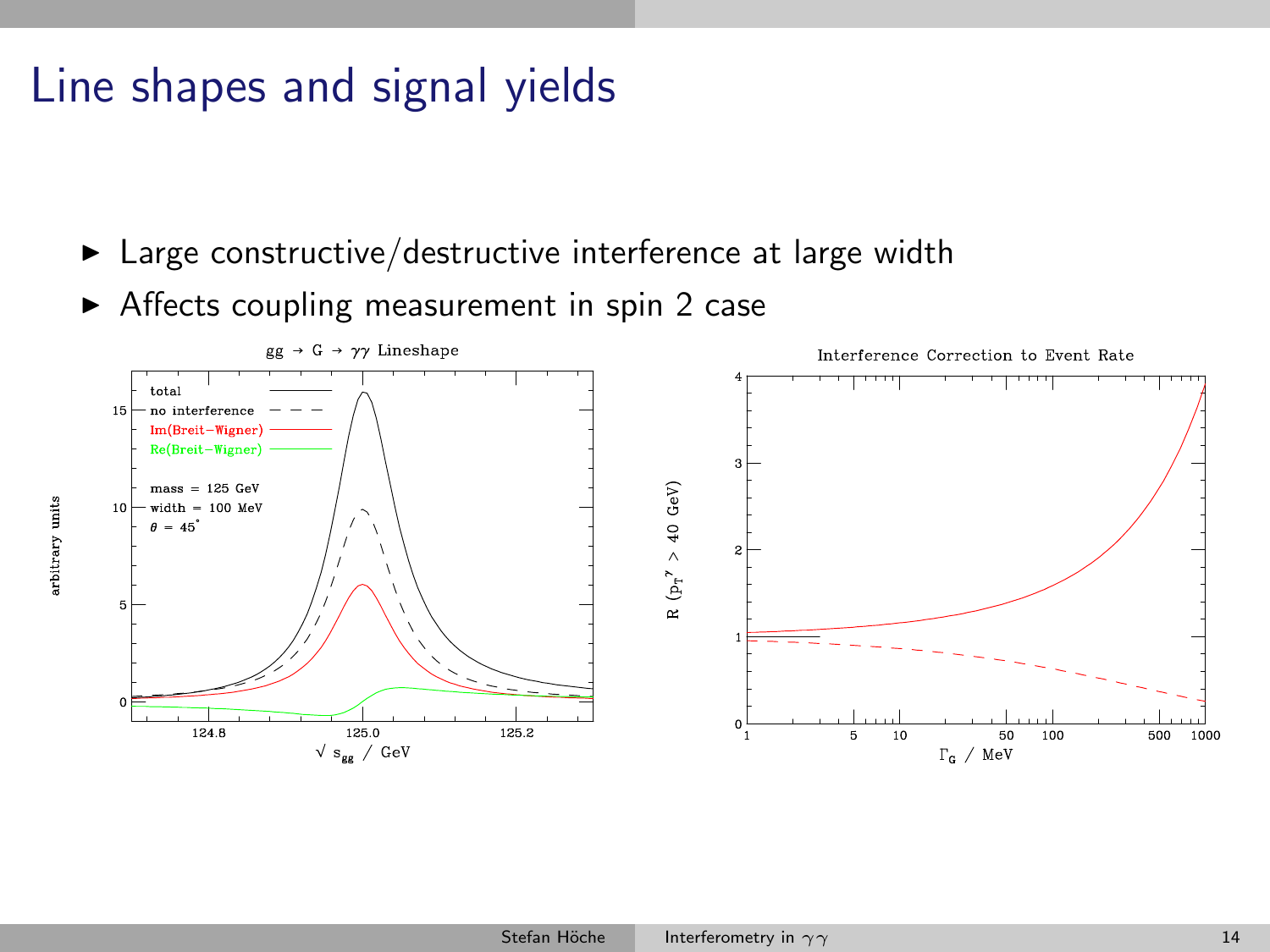## Angular dependence of imaginary part

- ► Standard cut  $p_{T\text{min}} = 40 \text{ GeV} \leftrightarrow \cos \theta_{\text{max}}^* \approx 0.77$
- Imaginary part nearly flat in observed region  $\rightarrow$ difference in spin 0 and spin 2 yields can be accomodated by  $\kappa_g$  &  $\Gamma_G$

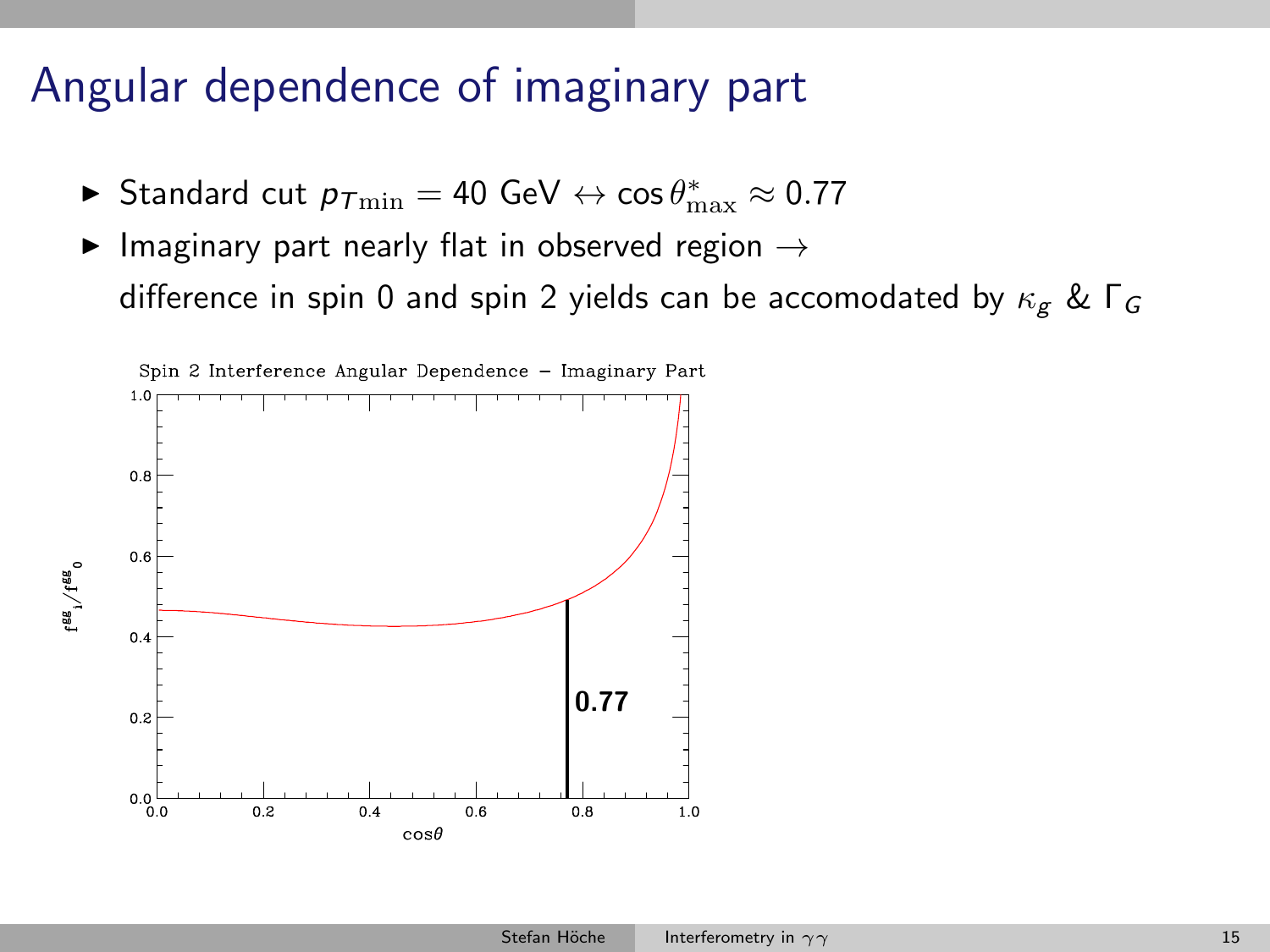## Angular dependence of imaginary part

 $\blacktriangleright$  Include radiation and coupling to quark part of energy-momentum tensor  $\rightarrow$  Less flat distribution, depending on size of  $\kappa_{\varrho}$  vs  $\kappa_{\varrho}$